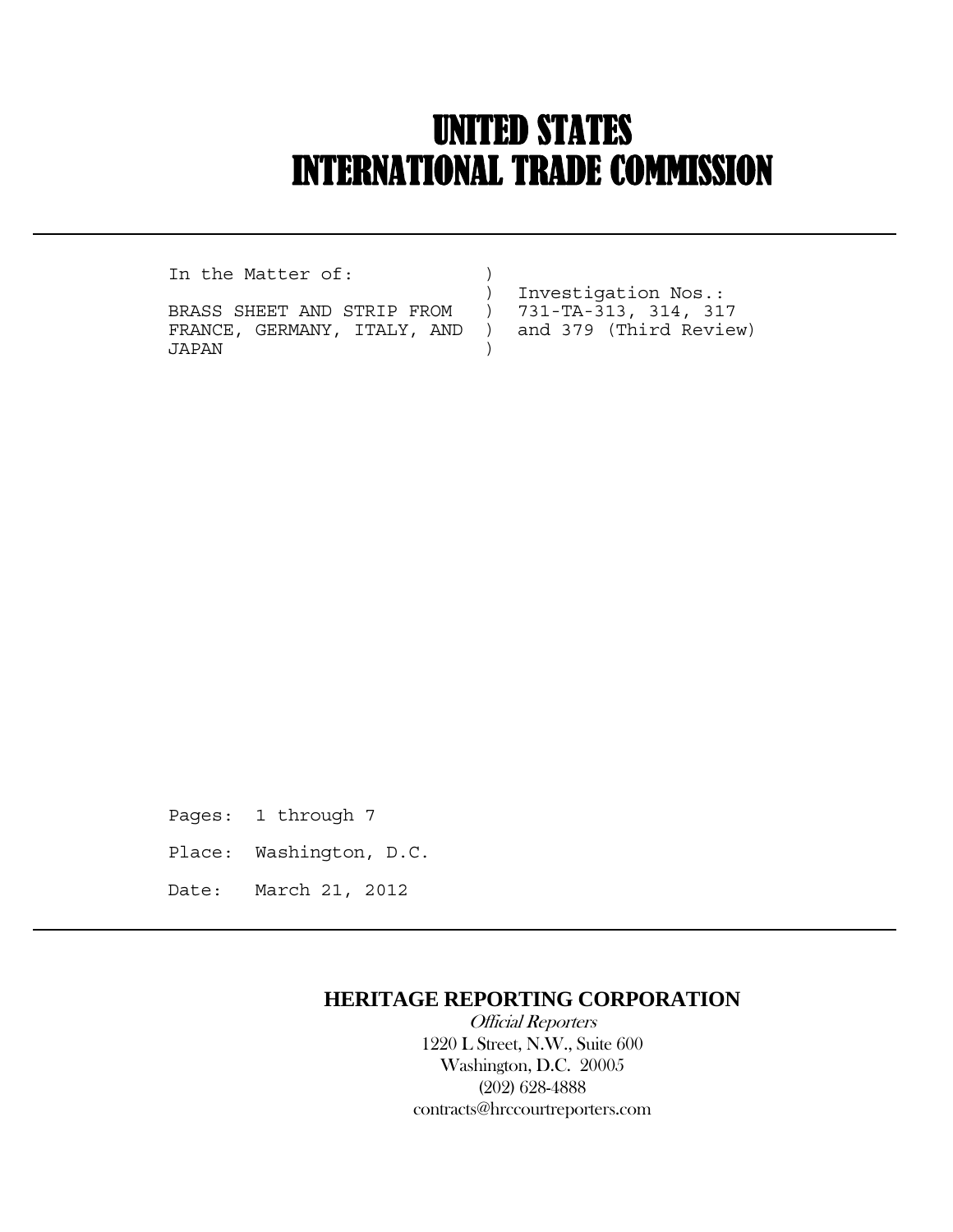THE UNITED STATES INTERNATIONAL TRADE COMMISSION

| In the Matter of:           |                        |
|-----------------------------|------------------------|
|                             | Investigation Nos.:    |
| BRASS SHEET AND STRIP FROM  | ) 731-TA-313, 314, 317 |
| FRANCE, GERMANY, ITALY, AND | and 379 (Third Review) |
| JAPAN                       |                        |

 Wednesday, March 21, 2012

 Room No. 101 U.S. International Trade Commission 500 E Street, S.W. Washington, D.C.

 The Commission meeting commenced, pursuant to Notice, at 11:00 a.m., before the Commissioners of the United States International Trade Commission, the Honorable DEANNA TANNER OKUN, Chairman, presiding. APPEARANCES:

On behalf of the International Trade Commission:

Commissioners:

 DEANNA TANNER OKUN, CHAIRMAN IRVING A. WILLIAMSON, VICE CHAIRMAN DANIEL R. PEARSON, COMMISSIONER SHARA L. ARANOFF, COMMISSIONER DEAN A. PINKERT, COMMISSIONER DAVID S. JOHANSON, COMMISSIONER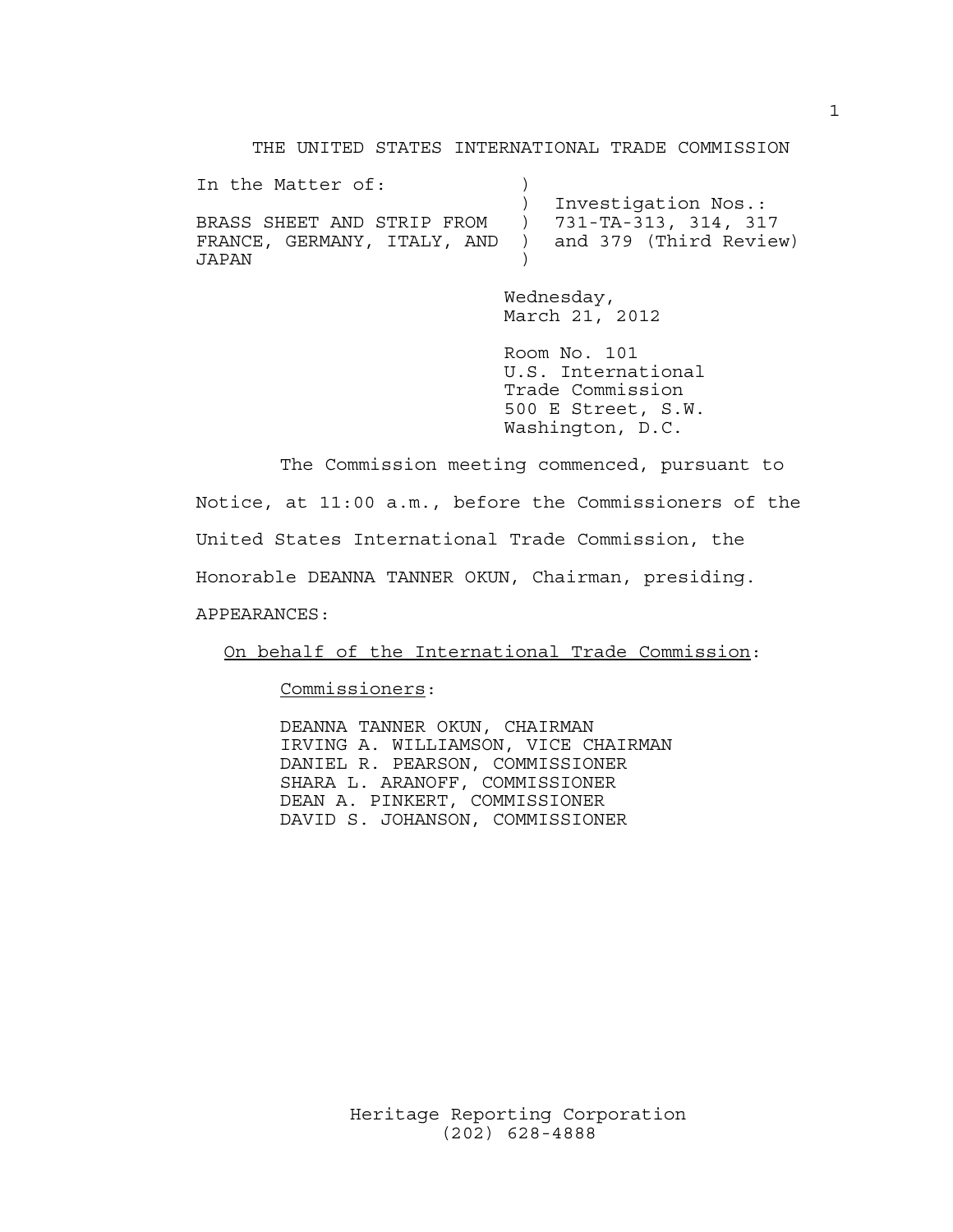APPEARANCES: (cont'd.)

Staff:

 BILL BISHOP, HEARINGS AND MEETINGS COORDINATOR SHARON BELLAMY, HEARINGS AND MEETINGS ASSISTANT JOANNA LO, INVESTIGATOR KARL TSUJI, INTERNATIONAL TRADE ANALYST AMELIA PREECE, ECONOMIST CHARLES YOST, ACCOUNTANT/AUDITOR RHONDA HUGHES, ATTORNEY JAMES McCLURE, SUPERVISORY INVESTIGATOR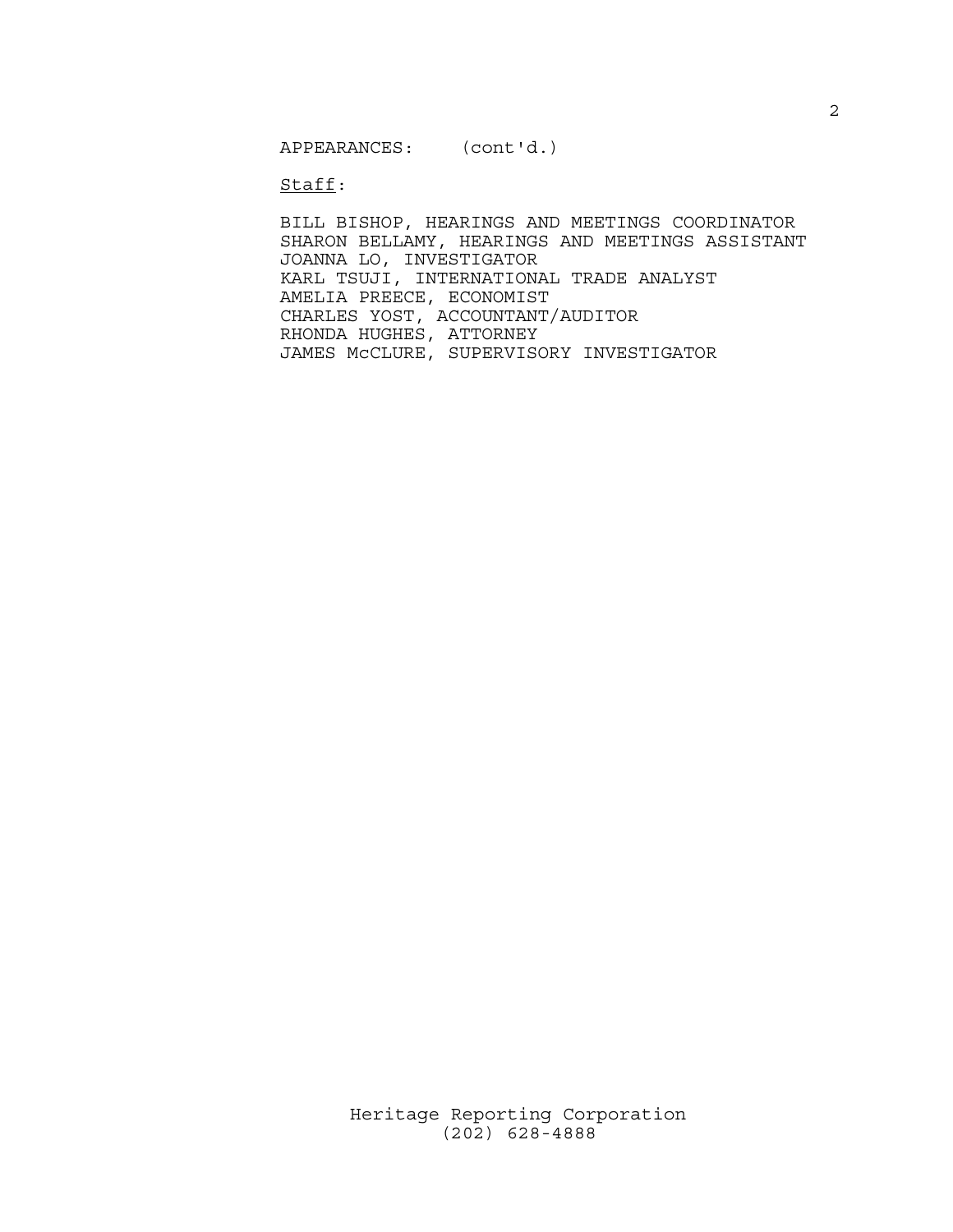## I N D E X

#### en de la provincia de la provincia de la provincia de la provincia de la provincia de la provincia de la provi<br>Para la provincia de la provincia de la provincia de la provincia de la provincia de la provincia de la provin

| AGENDA FOR FUTURE MEETING: NONE                                                                                                    | 4 |
|------------------------------------------------------------------------------------------------------------------------------------|---|
| MINUTES: NONE                                                                                                                      |   |
| RATIFICATION LIST: NONE                                                                                                            |   |
| VOTE IN INV. NOS. 731-TA-313, 314, 317 AND 379<br>(THIRD REVIEW) (BRASS SHEET AND STRIP FROM FRANCE,<br>GERMANY, ITALY, AND JAPAN) |   |
| OUTSTANDING ACTION JACKETS: NONE                                                                                                   |   |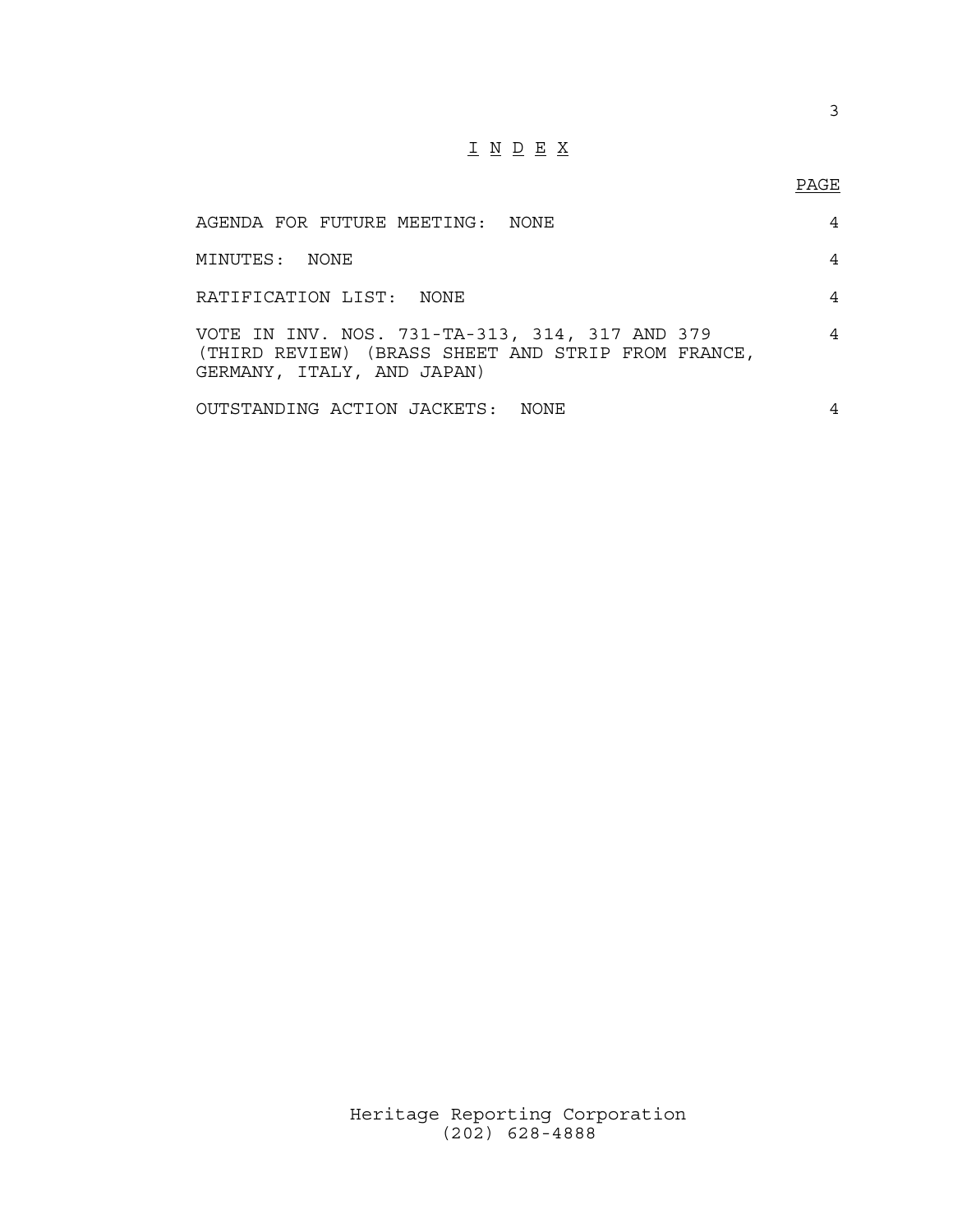1 P R O C E E D I N G S 2 (11:00 a.m.) 3 CHAIRMAN OKUN: Good morning. This meeting 4 of the U.S. International Trade Commission will now 5 come to order. 6 There is no agenda for future meetings, 7 minutes, ratification lists or outstanding action 8 jackets to consider. Therefore, we will turn to the 9 vote in Investigation Nos. 731-TA-313, 314, 317 and 10 379 (Third Review), Brass Sheet and Strip From France, 11 Germany, Italy, and Japan. 12 Welcome to Mr. McClure and the other members 13 of the staff who participated in these investigations. 14 Are there any questions for the staff? 15 (No response.) 16 CHAIRMAN OKUN: Are there any additions or 17 corrections to the staff report? 18 MR. McCLURE: Jim McClure, Office of 19 Investigations. Madam Chairman, the report should be 20 approved subject to the revisions contained in Office 21 of Investigations Memorandum INV-KK-028 dated March 7, 22 2012. 23 CHAIRMAN OKUN: Is there any objection to 24 the staff report as revised? 25 (No response.)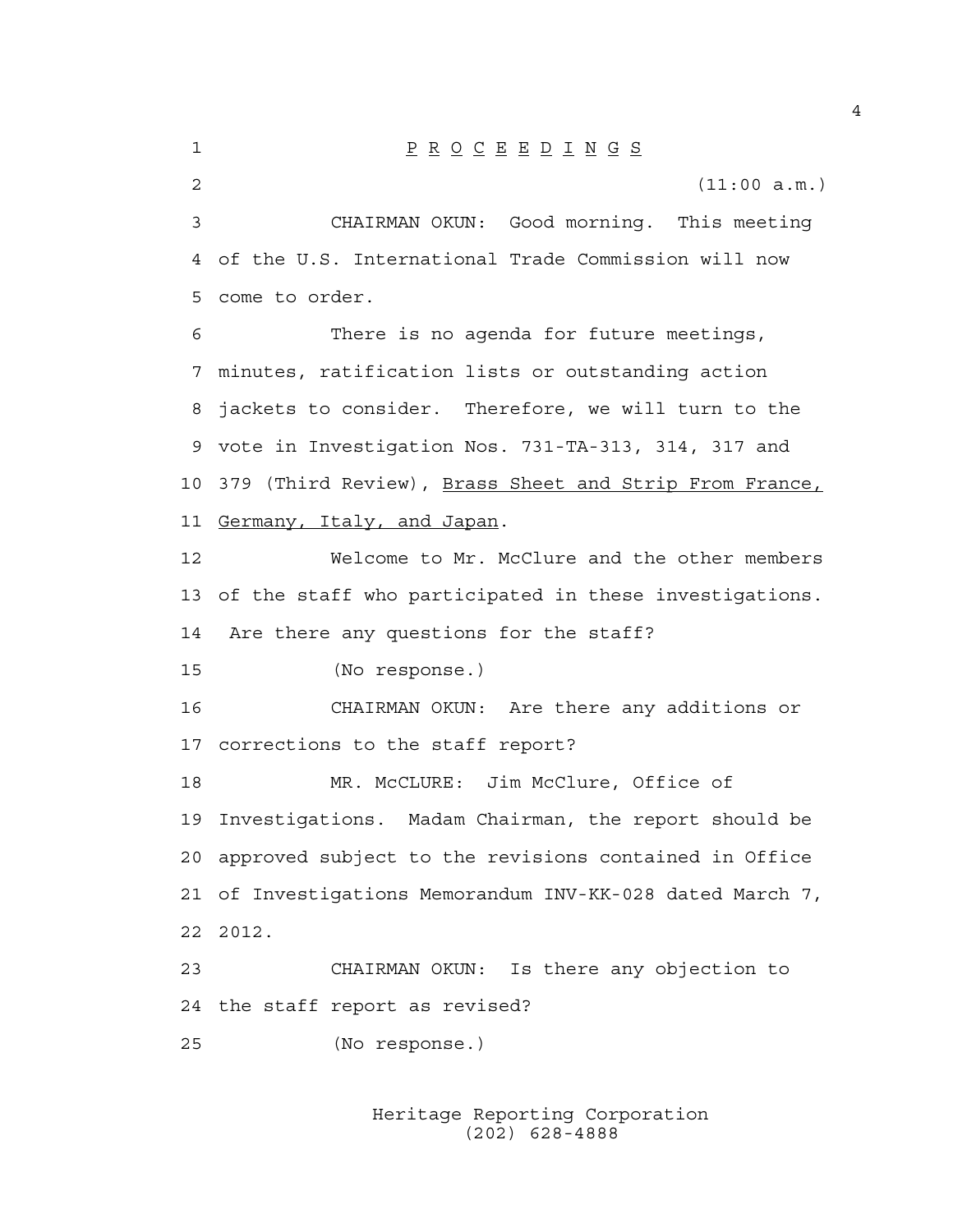1 CHAIRMAN OKUN: Hearing none, it is 2 approved. 3 Mr. Secretary, will you please call the 4 roll? 5 MR. BISHOP: Commissioner Johanson? 6 COMMISSIONER JOHANSON: I vote in the 7 affirmative. 8 MR. BISHOP: Commissioner Williamson? 9 VICE CHAIRMAN WILLIAMSON: I vote in the 10 affirmative. 11 MR. BISHOP: Commissioner Pinkert? 12 COMMISSIONER PINKERT: I vote in the 13 affirmative. 14 MR. BISHOP: Commissioner Pearson? 15 COMMISSIONER PEARSON: I vote in the 16 negative with respect to France and in the affirmative 17 with respect to all other countries. 18 MR. BISHOP: Commissioner Okun? 19 CHAIRMAN OKUN: I vote in the affirmative. 20 MR. BISHOP: Commissioner Aranoff? 21 COMMISSIONER ARANOFF: I vote in the 22 affirmative. 23 MR. BISHOP: Madam Chairman, the Commission 24 has reached affirmative determinations. 25 CHAIRMAN OKUN: Thank you. Further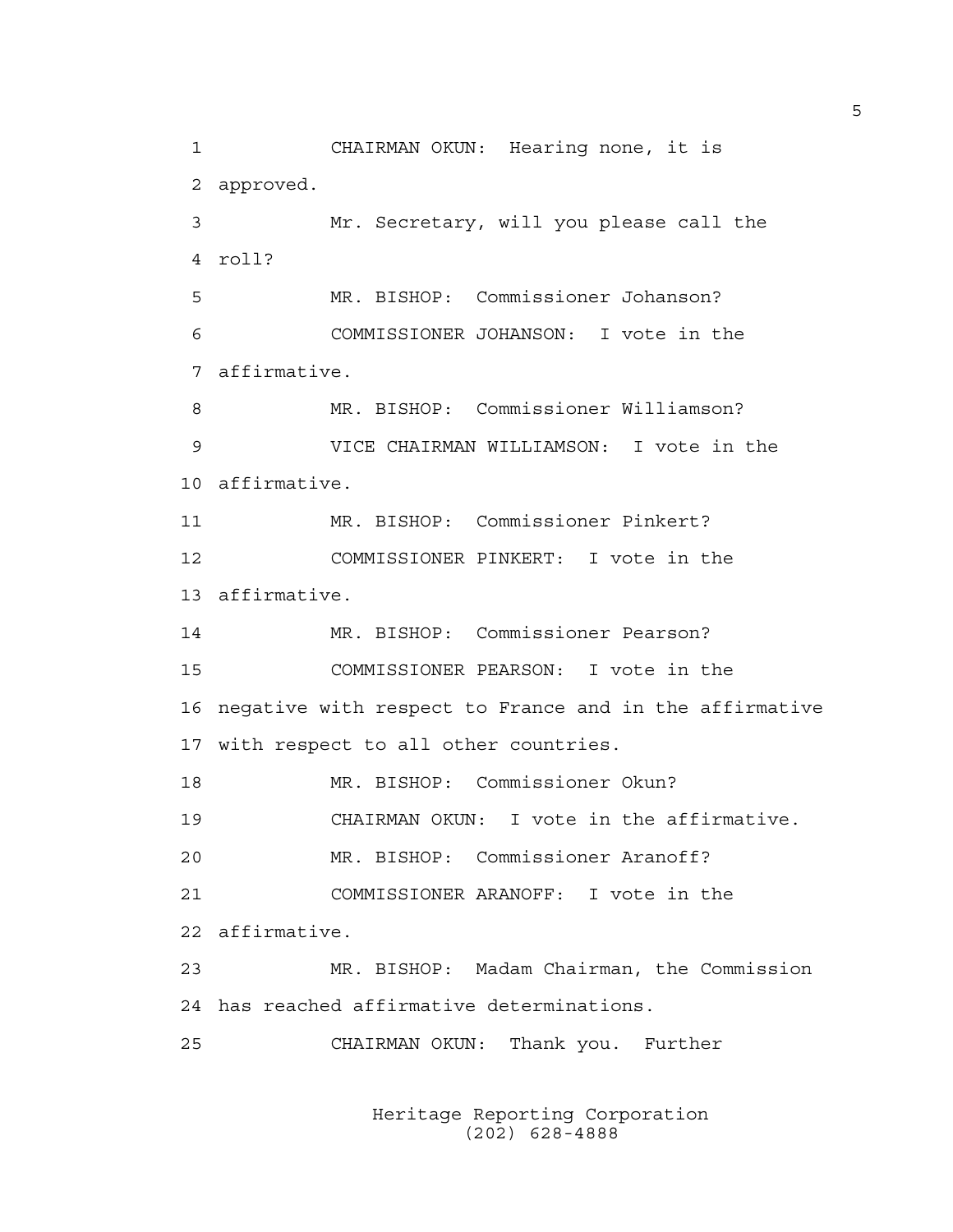1 information regarding these determinations will be in 2 the press release.

3 Commissioners' opinions are currently 4 scheduled to be transmitted to the Department of 5 Commerce on or before April 13, 2012. 6 Thank you again to the staff who

7 participated in the investigations. With no other 8 business before the Commission, this meeting is 9 adjourned.

10 (Whereupon, at 11:02 a.m., the Commission 11 meeting in the above-entitled matter was concluded.) 12 //

- 13 //
- 14 //
- 15 //
- 16 //
- 17 //
- 18 //
- 19 //
- 20 //
- 21 //
- 22 //
- 23 //
- 24 //
- 25 //